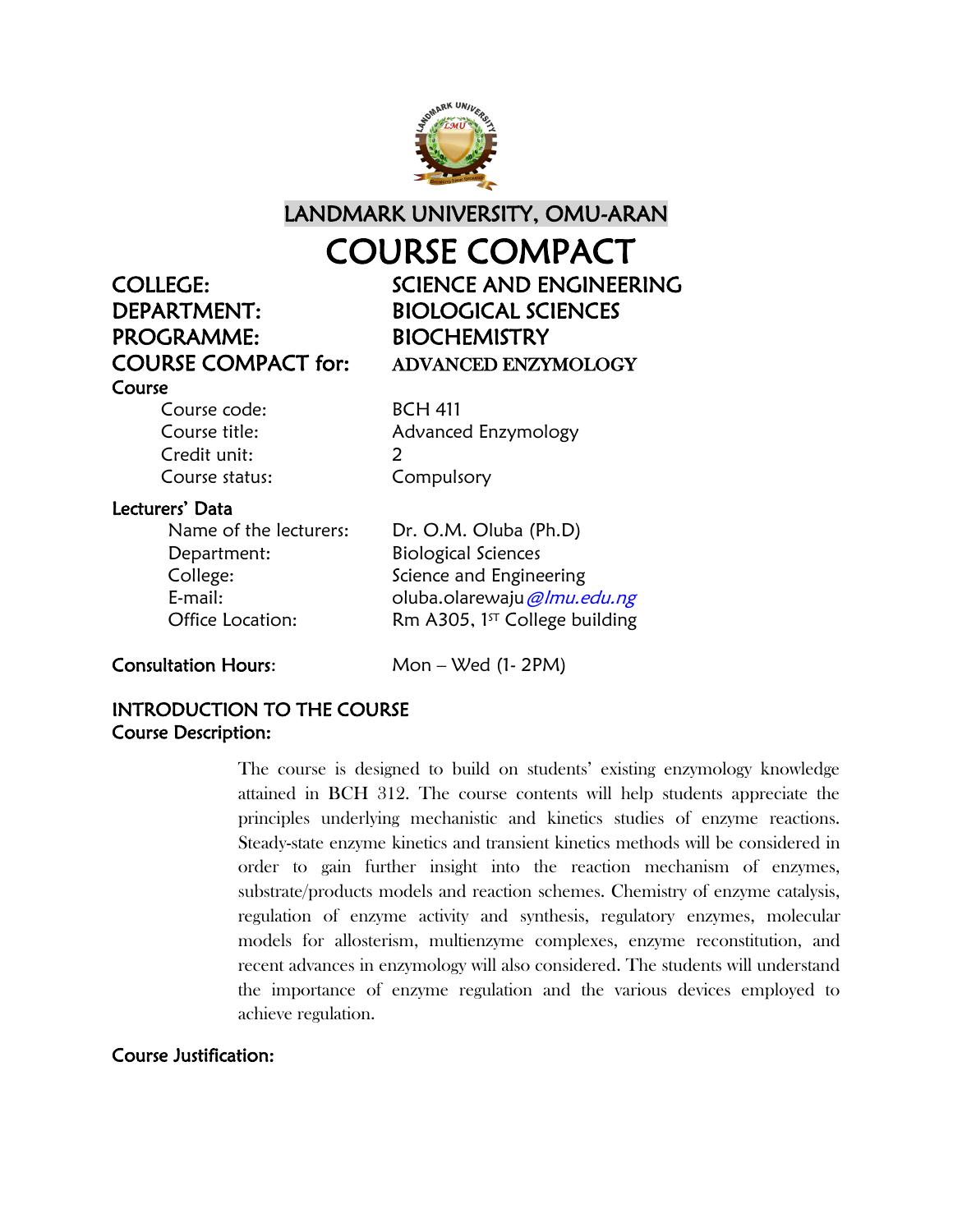Enzymes are biological catalysts with numerous applications in medicine and industries. For instance, enzymes are targets for novel drug development against many disease conditions. Purified enzymes are also being utilized as catalyst for biochemical reactions e.g. fermentation or bioconversion to ethanol fuel. Furthermore, enzymes are increasingly being applied as biosensors for detection and monitoring purposes.

#### Course objectives

At the end of the courses, students will be able to;

- 1. Describe the various laboratory procedures for the isolation purification and characterization of enzymes.
- 2. Identify some criteria for determining the purity of enzymes.
- 3. Describe the various laboratory procedures that measure the rate of enzyme reactions.
- 4. Describe special techniques employed in the study of enzyme kinetics.
- 5. Explain the mechanisms and kinetics of enzyme-catalyzed reactions for both single substrate and bi-substrate enzymes.
- 6. Describe general features characterizing regulatory (genetic, covalently and non-covalently regulated) enzymes and proposed models for allosteric behavior of enzymes.
- 7. Describe multienzyme complexes and mechanistic advantages offered by them.
- 8. Describe membrane and enzyme reconstitution techniques and advantages.

| S/N | Grading                  |              |
|-----|--------------------------|--------------|
|     |                          | Score $(\%)$ |
|     | CA1                      |              |
|     | CA <sub>2</sub>          | 1.5          |
|     | CA3                      |              |
|     | <b>Final Examination</b> | 70           |
|     | Total                    | 100          |

#### Method of Grading- An example below

#### Course Delivery Strategies – Illustration below

Course delivery will be by face-to-face method, participatory method and Lecture method. Assignments will be given out to students periodically as individual and in groups.

## LECTURE CONTENT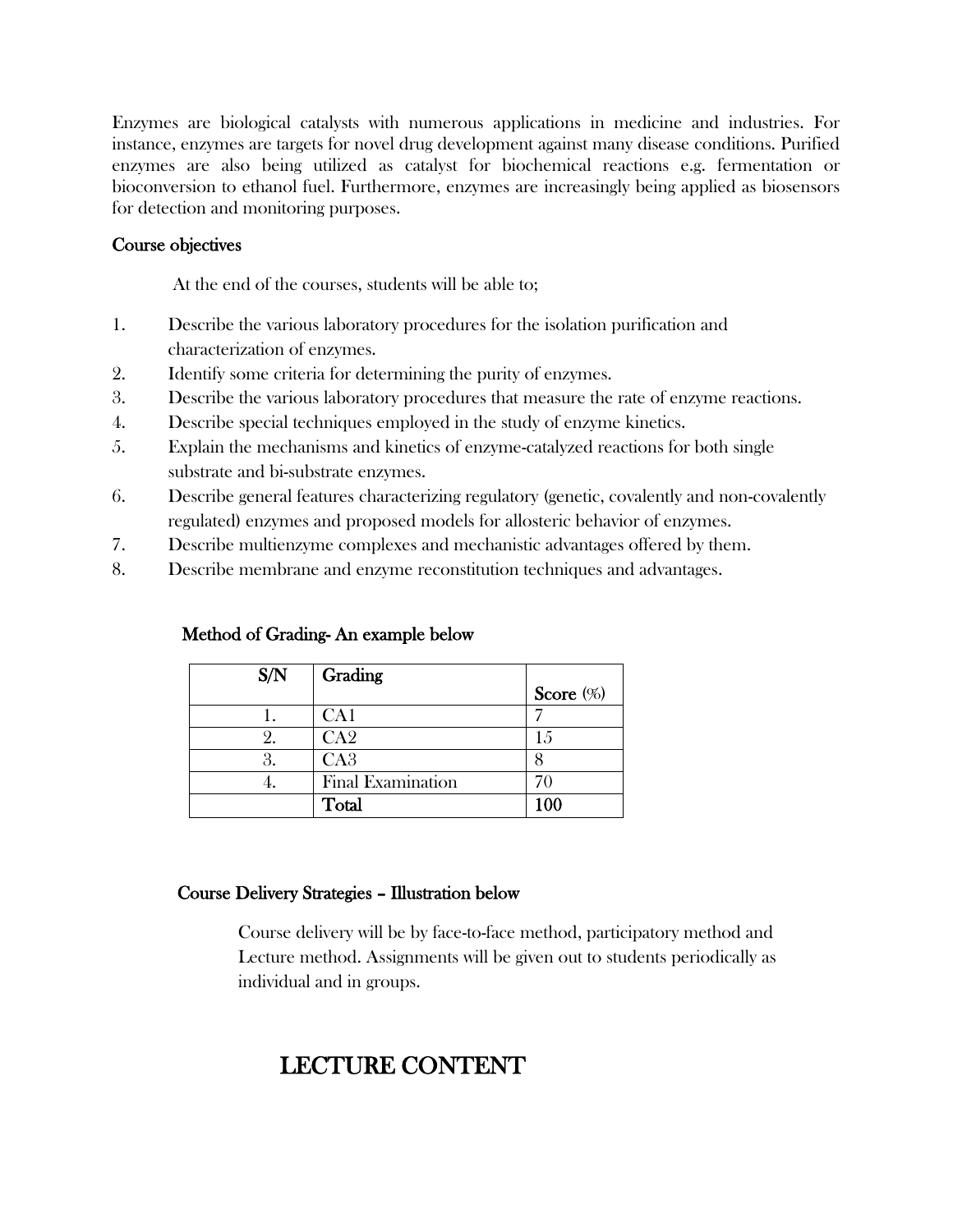For this section- the lecturer provides the topic of each week, objectives, description, study question and other information posted below.

1. Week 1 – 2: Enzyme kinetics (steady state and transient kinetic method)

#### 2. Objectives

The students at the end of lectures for week should be able to understand the role of enzymes as a biological catalyst, how enzymes are able to carry out biochemical catalysis and established principles in enzyme catalysis

#### 3. Description

First hour: Introduction to enzyme catalysis, Second hour: Enzyme Kinetics; One substrate saturation kinetics, kinetic equations Third hour: Linear plots; Michaelis – Menten, Hanes and Eadie – Hofstee plots; Significance of kinetic parameters

#### 4. Study Question:

Derive the Michaelis – Menten kinetic equation What are the significances of the kinetic Parameters

#### 5. Reading List –

Biochemistry, Third edition (2005) by Voet and Voet, Wiley, ISBN: 978- 0-417-19350-0

Lehninger Principles of biochemistry, Fourth Edition (2005) by David L.

Biochemistry by Nelson and Michael M. Cox

Harper's Illustrated Biochemistry, (2003) twenty-sixth edition. McGram-Hill companies Limited. ISBN-0-07-121766-5

Nelson. D. L. and Cox, M. M. (2004) integration and hormonal Regulation of Mammalian Metabolism. Lehninger Principles of Biochemistry.  $4^{\text{th}}$  edition. Worth publishers, New York, pp. 881 -918.

6. Week 3 – 4: Chemistry of enzyme catalysis

#### 7. Objectives (list the objectives)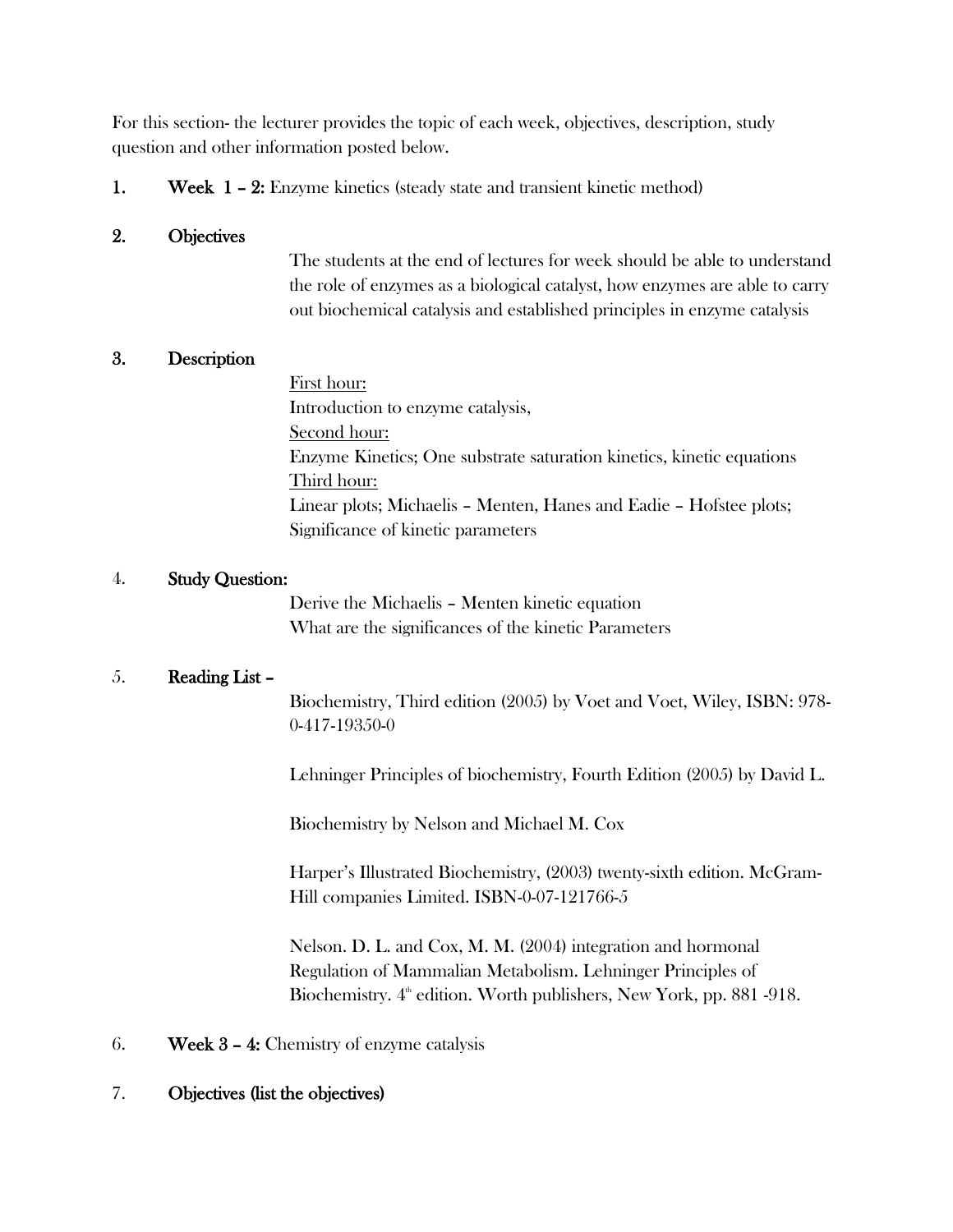The students at the end of the lectures for the week should be able to understand various enzyme kinetic assumptions and inhibitions.

#### 8. Description

First hour:

The steady – state assumption; steady – state versus Michaelis – Menten kinetics

Second hour

Enzyme inhibition; reversible, partially irreversible and total irreversible inhibition

Third hour

Reversible inhibition: competitive, uncompetitive and non-competitive; Determination of inhibition constant

#### 9. Study Question :

Differentiate between the steady – state and Michaelis – Menten kinetic assumptions Tabulate the characteristics of the different types of reversible enzyme inhibition How can the inhibition constant  $(K_1)$  be determined in competitive, uncompetitive and non-competitive inhibition

#### 10. Reading List –

Biochemistry, Third edition (2005) by Voet and Voet, Wiley, ISBN: 978- 0-471-19350-0.

Lehninger Principles of Biochemistry, Fourth Edition (2005) by David L.

Biochemistry by Nelson and Michael M. Cox

Harper's Illustrated Biochemistry, (2003) twenty-sixth edition. McGraw-Hills companies limited. ISBN-0-07-121766-5

Nelson. D. L. and Cox, M. M. (2004) integration and hormonal Regulation of Mammalian Metabolism. Lehninger Principles of Biochemistry. 4th edition. Worth publishers, New York, pp. 881 -918.

#### 11. Week 5 – 6: Multi enzyme complexes

#### 12. Objectives (list the objectives)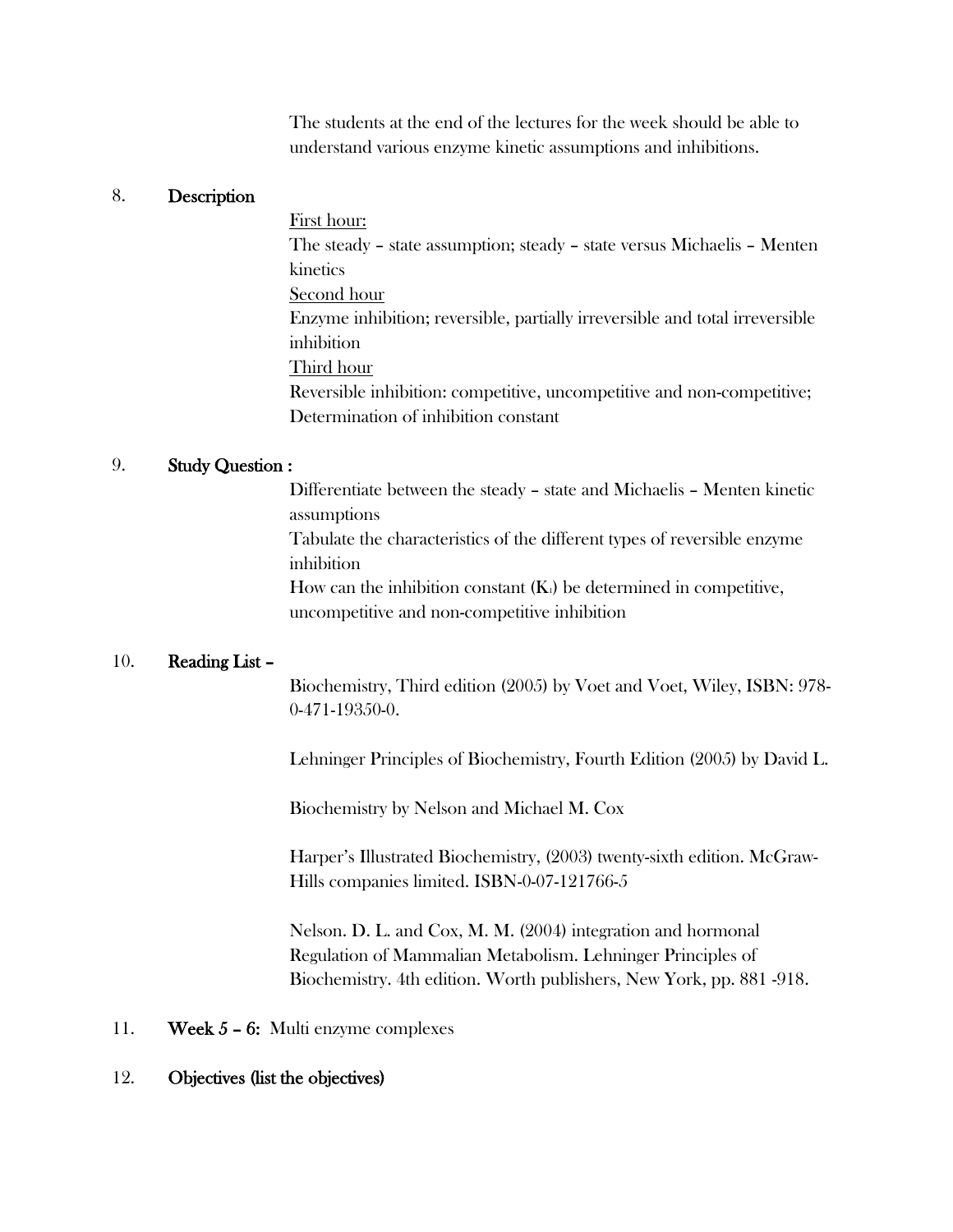The students at the end of the lectures for the week should be able to known and understand the various multi enzyme complexes and mechanisms that are involved in biochemical catalyzes

#### 13. Description

First hour: Introduction to multi – enzyme complex catalysis Second hour Description of various multi – enzyme complex catalysis; sequential, compulsory-order, random-order, substitution, ping-pong, double displacement and Theorell-chance mechanisms Third hour Description of two-three substrate enzyme catalysis

#### 14. Study Question:

Using appropriate illustration, describe multi-substrate enzyme catalyzed reaction mechanism that occur in living. Give at least two examples of each.

How can the kinetic parameters be deduced from two and three substrate enzyme catalyzed reaction

#### 15. Reading List –

Biochemistry, Third edition (2005) by Voet and Voet, Wiley, ISBN: 978- 0-471-19350-0.

Lehninger Principles of Biochemistry, Fourth Edition (2005) by David L.

Biochemistry by Nelson and Michael M. Cox

Harper's Illustrated Biochemistry, (2003) twenty-sixth edition. McGraw-Hills companies limited. ISBN-0-07-121766-5

Nelson. D. L. and Cox, M. M. (2004) integration and hormonal Regulation of Mammalian Metabolism. Lehninger Principles of Biochemistry. 4th edition. Worth publishers, New York, pp. 881 -918.

16. Week 7:Regulatory enzymes and molecular models for allosterism

#### 17. Objectives (list the objectives)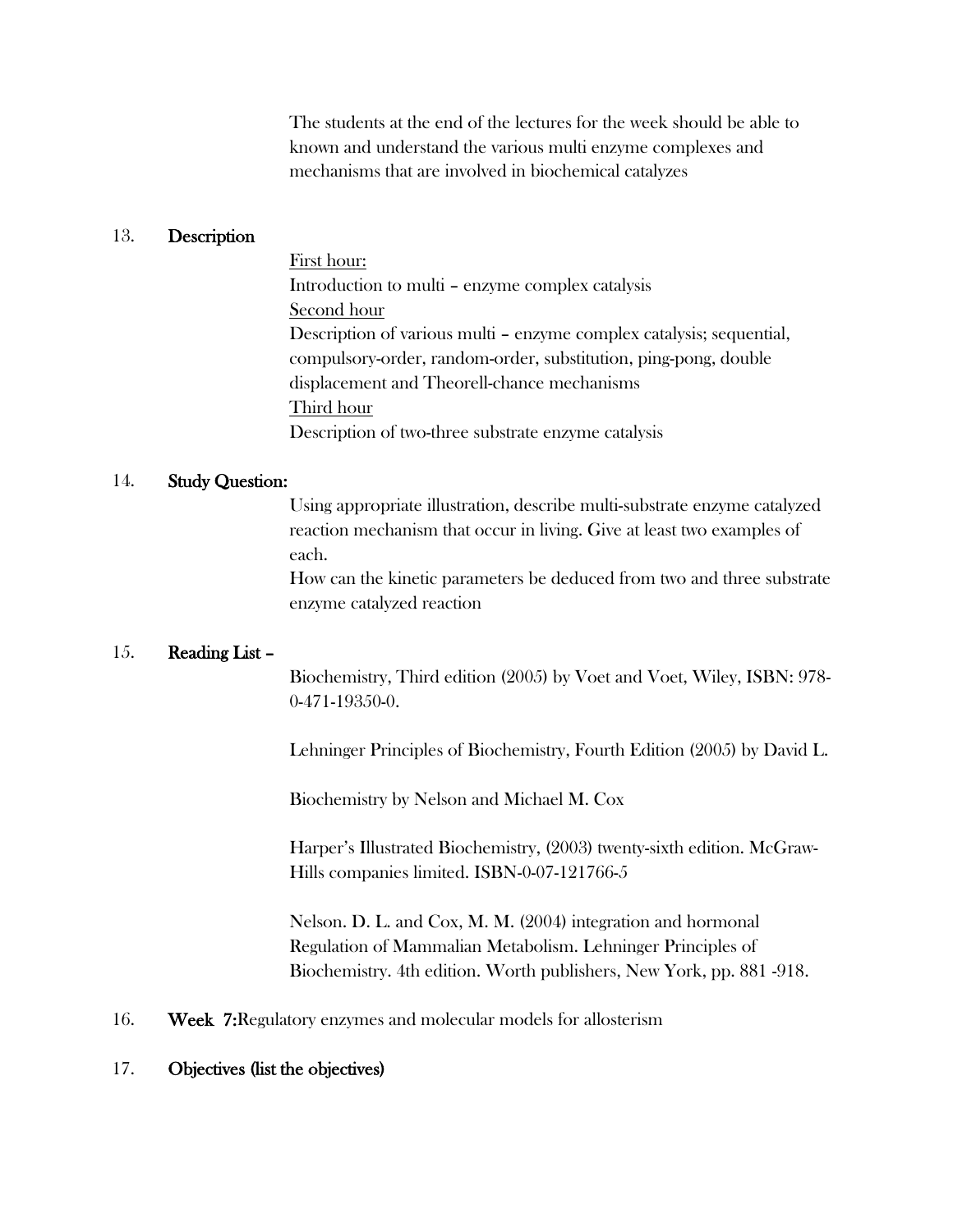The student at the end of the lectures for the week should be able to understand the concept of allosterism in enzyme catalysis

#### 18. Description

First hour: Non-linear kinetics and concept of allosteric interactions Second hour Description Allosteric models; Monod, Wyman and Changeux (MWC) and Koshland, Nementry and Filmer (KNF) models. Third hour Determination of allosteric rate constants, significance of allosterism in enzyme catalysis

#### 19. Study Question :

Discuss homotropic and heterotropic allosteric interactions Enumerate the significance of allosterism in enzyme catalysis.

#### 20. Reading List –

Biochemistry, Third edition (2005) by Voet and Voet, Wiley, ISBN: 978- 0-471-19350-0.

Lehninger Principles of Biochemistry, Fourth Edition (2005) by David L.

Biochemistry by Nelson and Michael M. Cox

Harper's Illustrated Biochemistry, (2003) twenty-sixth edition. McGraw-Hills companies limited. ISBN-0-07-121766-5

Nelson. D. L. and Cox, M. M. (2004) integration and hormonal Regulation of Mammalian Metabolism. Lehninger Principles of Biochemistry. 4th edition. Worth publishers, New York, pp. 881 -918. Week 8: Class Test

#### Week 9: Enzymes Assays

- 21. **Objective:** The students at the end of the lectures for the week should be able to;
- 1. Explain enzyme activity and unit of measurement
- 2. Describe relevance of enzyme assay to enzyme kinetics
- 3. Describe the approaches to the measurement of enzyme activities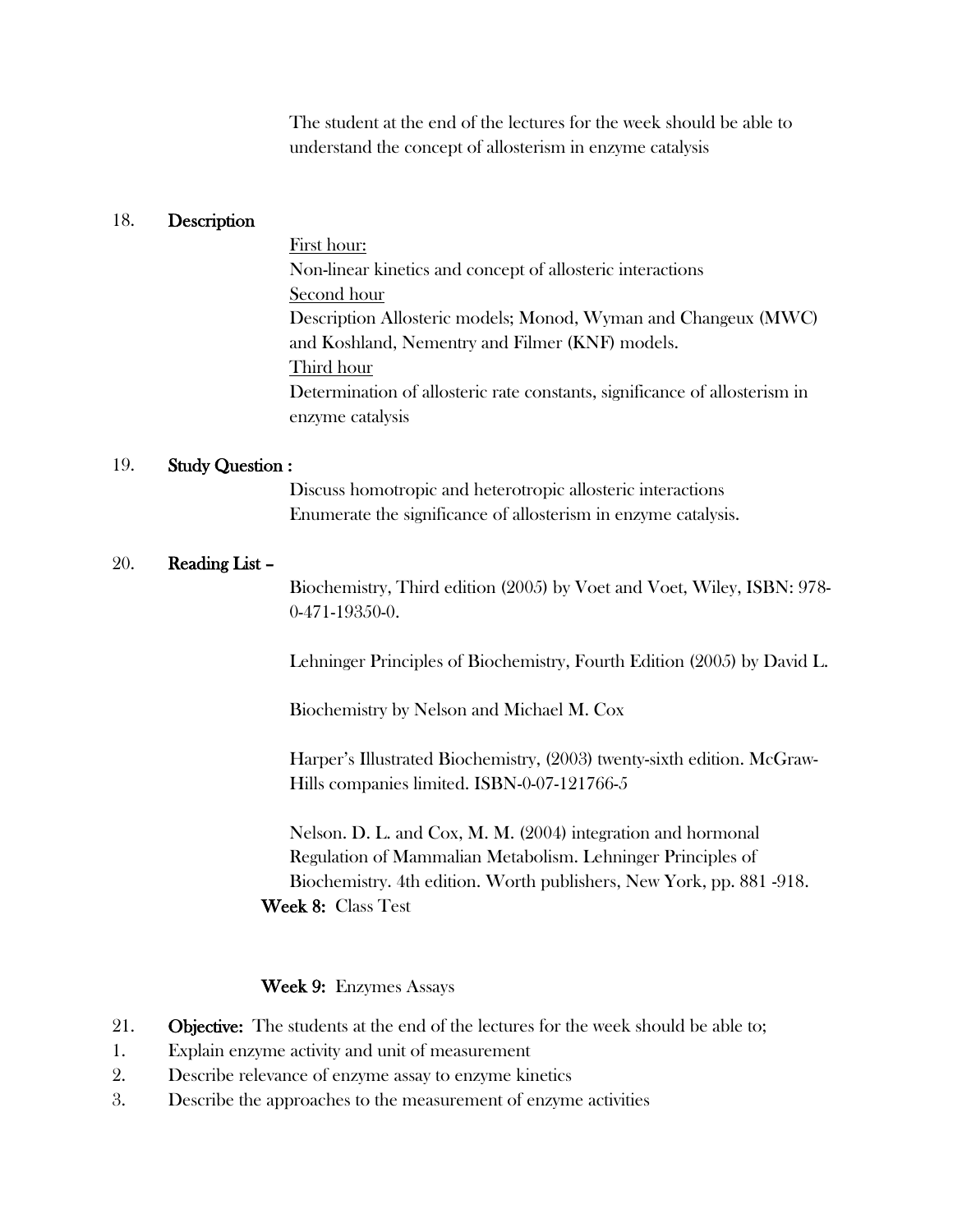- 4. Describe how to select a suitable assay method for use
- 5. Highlight factors that may influence enzyme assays
- 6. Describe the principal basis for the enzyme assay

#### 7. Reading List –

Biochemistry, Third edition (2005) by Voet and Voet, Wiley, ISBN: 978- 0-471-19350-0.

Lehninger Principles of Biochemistry, Fourth Edition (2005) by David L.

Biochemistry by Nelson and Michael M. Cox

Harper's Illustrated Biochemistry, (2003) twenty-sixth edition. McGraw-Hills companies limited. ISBN-0-07-121766-5

Nelson. D. L. and Cox, M. M. (2004) integration and hormonal Regulation of Mammalian Metabolism. Lehninger Principles of Biochemistry. 4th edition. Worth publishers, New York, pp. 881 -918.

8. Week 10: Criteria for determining purity of enzymes

Objectives: The student at the end of the lectures for the week should be able to:

- 1. Explain the significance of enzyme purity
- 2. Highlight and describe the various techniques for determining enzyme purity
- 3. Highlight the merits and demerits of the techniques used for determining enzyme purity
- 4. Reading List :

Biochemistry, Third edition (2005) by Voet and Voet, Wiley, ISBN: 978- 0-471-19350-0.

Lehninger Principles of Biochemistry, Fourth Edition (2005) by David L.

Biochemistry by Nelson and Michael M. Cox

Harper's Illustrated Biochemistry, (2003) twenty-sixth edition. McGraw-Hills companies limited. ISBN-0-07-121766-5

Nelson. D. L. and Cox, M. M. (2004) integration and hormonal Regulation of Mammalian Metabolism. Lehninger Principles of Biochemistry. 4th edition. Worth publishers, New York, pp. 881 -918.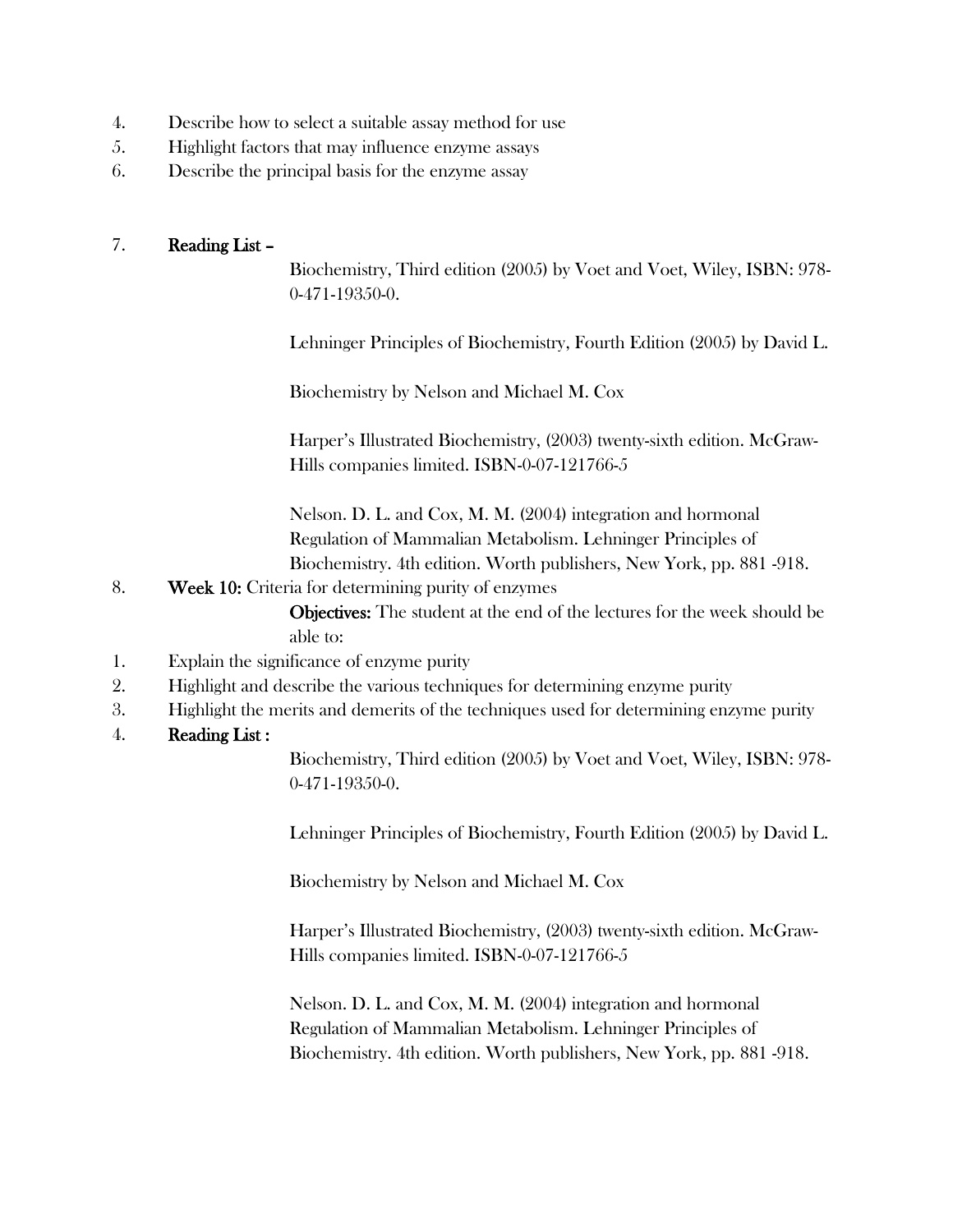Week 11: Enzyme Reconstitution

Objective: The student at the of the lectures for the week should be able to:

- 1. Describe enzyme reconstitution
- 2. Explain the significance of enzyme reconstitution
- 3. Highlight and describe various methods useful for enzyme reconstitution

#### 4. Reading List –

Biochemistry, Third edition (2005) by Voet and Voet, Wiley, ISBN: 978- 0-471-19350-0.

Lehninger Principles of Biochemistry, Fourth Edition (2005) by David L.

Biochemistry by Nelson and Michael M. Cox

Harper's Illustrated Biochemistry, (2003) twenty-sixth edition. McGraw-Hills companies limited. ISBN-0-07-121766-5

Nelson. D. L. and Cox, M. M. (2004) integration and hormonal Regulation of Mammalian Metabolism. Lehninger Principles of Biochemistry. 4th edition. Worth publishers, New York, pp. 881 -918.

Week 12: Regulation of enzyme activity and synthesis Objectives: The students at the end of the lectures for the week should be able to;

- 1. Describe the significance of enzyme regulation
- 2. Mention the various ways by which enzymes can be regulated
- 3. Describe the relationship between enzyme activity and genetic control
- 4. Reading List –

Biochemistry, Third edition (2005) by Voet and Voet, Wiley, ISBN: 978- 0-471-19350-0.

Lehninger Principles of Biochemistry, Fourth Edition (2005) by David L.

Biochemistry by Nelson and Michael M. Cox

Harper's Illustrated Biochemistry, (2003) twenty-sixth edition. McGraw-Hills companies limited. ISBN-0-07-121766-5

Nelson. D. L. and Cox, M. M. (2004) integration and hormonal Regulation of Mammalian Metabolism. Lehninger Principles of Biochemistry. 4th edition. Worth publishers, New York, pp. 881 -918.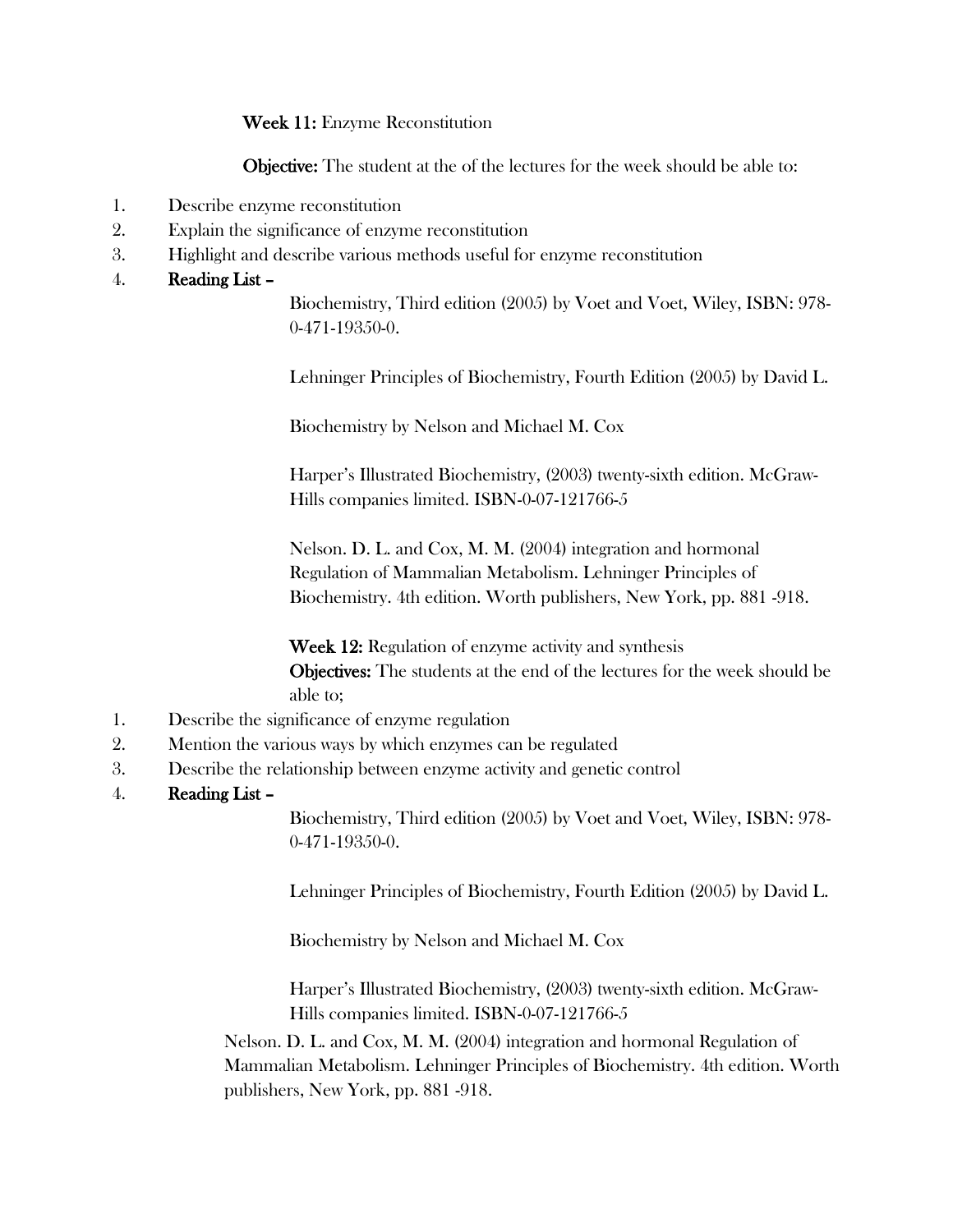Week 13: Biochemical regulatory mechanisms

Objectives: The student at the end of the lectures for the week should be able to;

- 1. Highlight the various regulatory mechanisms for enzyme activity
- 2. Explain each of the regulatory mechanism with relevant examples

#### 3. Reading List –

Biochemistry, Third edition (2005) by Voet and Voet, Wiley, ISBN: 978- 0-471-19350-0.

Lehninger Principles of Biochemistry, Fourth Edition (2005) by David L.

Biochemistry by Nelson and Michael M. Cox

Harper's Illustrated Biochemistry, (2003) twenty-sixth edition. McGraw-Hills companies limited. ISBN-0-07-121766-5

Nelson. D. L. and Cox, M. M. (2004) integration and hormonal Regulation of Mammalian Metabolism. Lehninger Principles of Biochemistry. 4th edition. Worth publishers, New York, pp. 881 -918.

Week 14: Recent advances in enzymology

Objective: The students at the end of the lectures for the week should be able to;

- 1. Review the application of enzymes to everyday living
- 2. Identify and describe various technology advancements where enzymes have been explored

Week 15: Revision

#### Recommended Reading

- 3. Biochemistry, Third edition (2005) by Voet and Voet, Wiley, ISBN: 978-0-471-19350-0.
- 4. Lehninger Principles of Biochemistry, Fourth Edition (2005) by David L.
- 5. Biochemistry by Nelson and Michael M. Cox
- 6. Harper's Illustrated Biochemistry, (2003) twenty-sixth edition. McGraw-Hills companies limited. ISBN-0-07-121766-5
- 7. Moore. J.T. and Langley, R. (2008). Biochemistry for Dummies. Wiley publishing Inc., Indianapolis